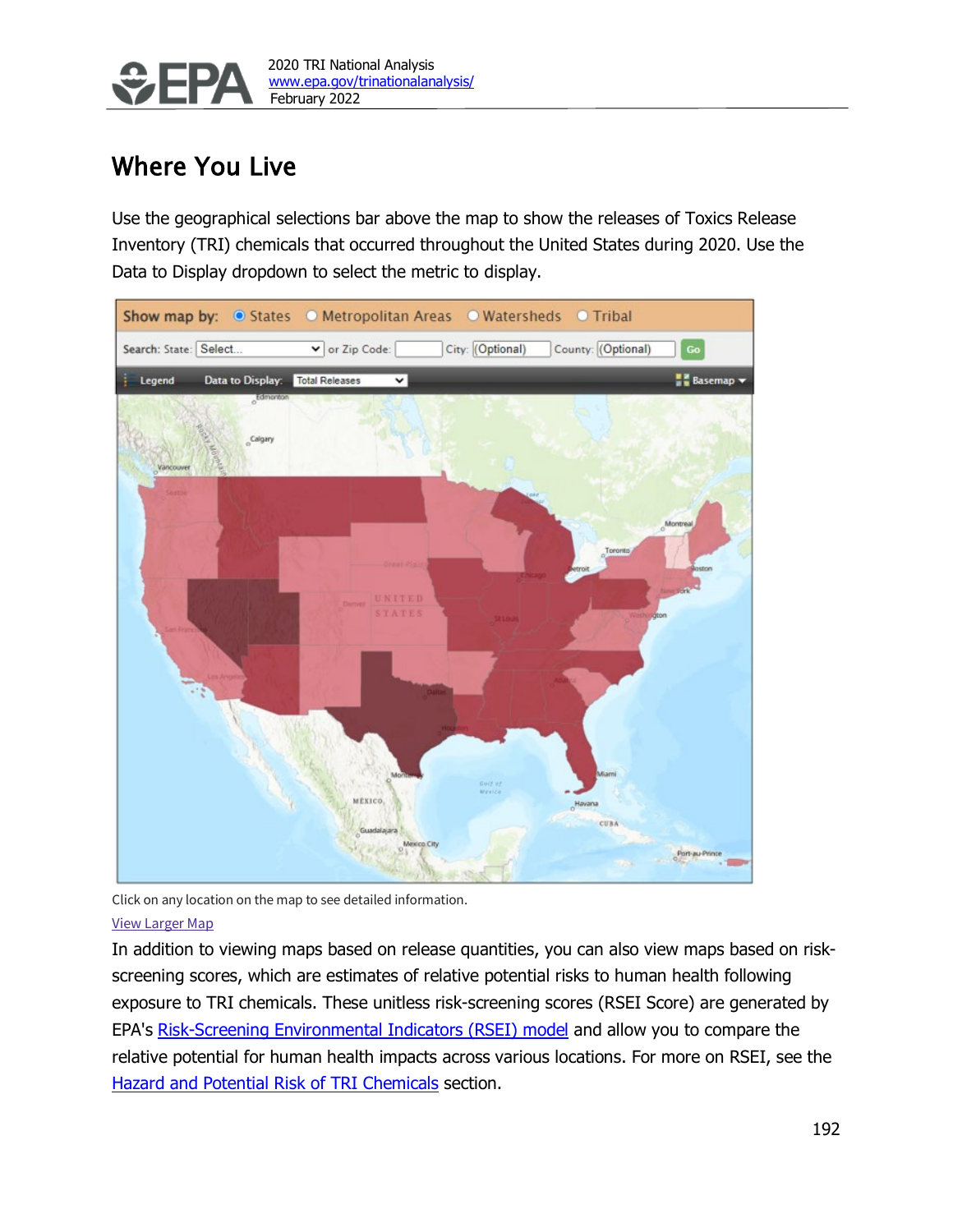

# **TRI Data Considerations**

As with any dataset, there are several factors to consider when using the TRI data. Key factors associated with data used in the National Analysis are summarized in the *Introduction*. For more information see *[Factors to Consider When Using Toxics Release Inventory Data](https://www.epa.gov/toxics-release-inventory-tri-program/factors-consider-when-using-toxics-release-inventory-data)*.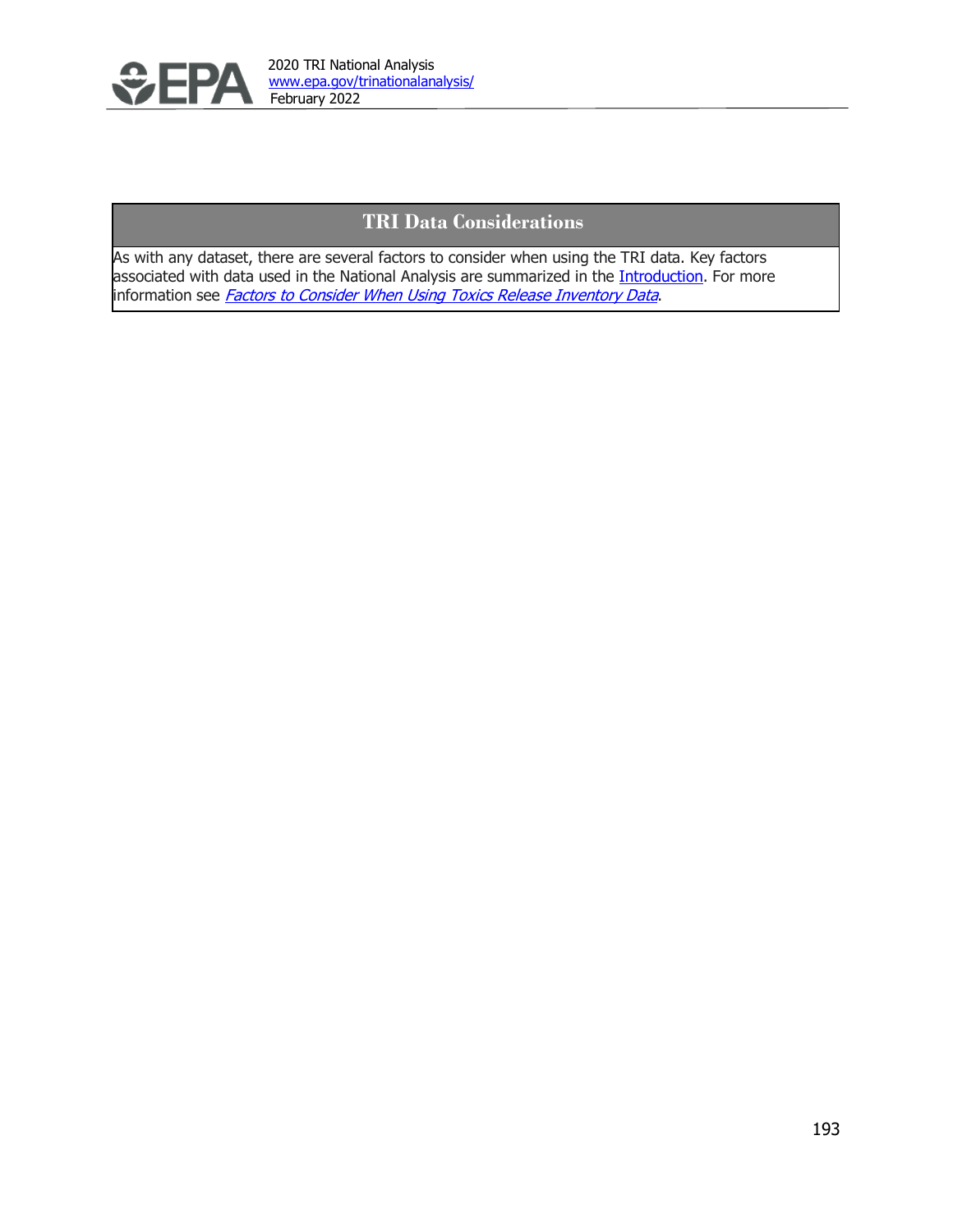

## States and Metropolitan Areas

For TRI purposes, "states" includes all U.S. territories. For 2020, facilities located in all 56 states and territories reported to the TRI Program. Texas, Ohio, and California had the most facilities that reported to TRI, and together accounted for 20% of the total number of facilities that reported for 2020.

More than 80% of the U.S. population and many of the industrial and federal facilities that report to the TRI Program are in urban areas. "Metropolitan Statistical Areas" (MSAs) and "micropolitan statistical areas" in the United States are defined by the Office of Management and Budget (OMB) and consist of one or more socially and economically integrated adjacent counties, cities, or towns.

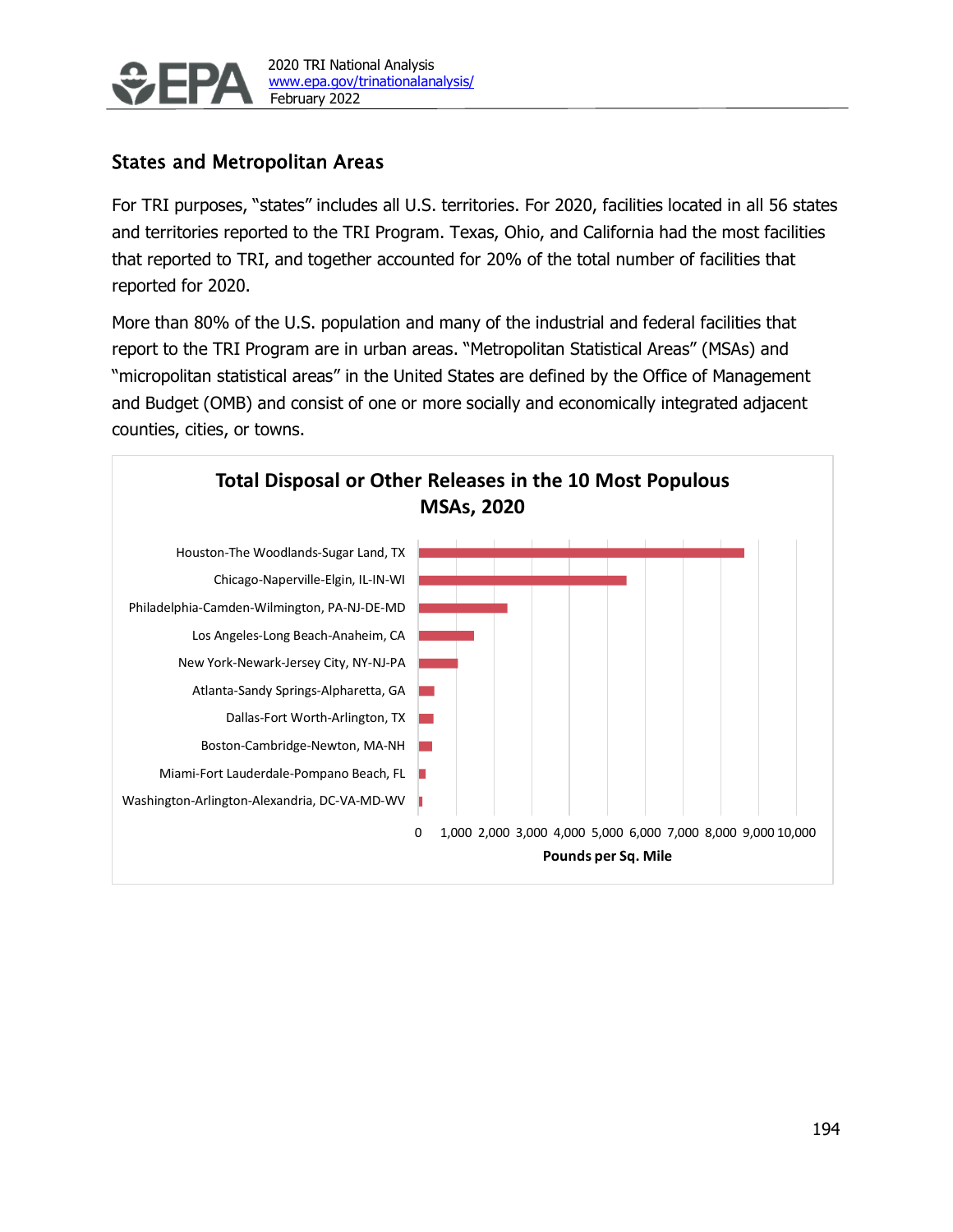

# Watersheds

A watershed is the land area that drains to a common waterway. Rivers, lakes, estuaries, wetlands, streams, and oceans are catch basins for the land adjacent to them. Ground water aquifers are replenished by water flowing through the land area above them.

Large aquatic ecosystems comprise multiple small watersheds and water resources within a large geographic area. The Where You Live map displays 10 aquatic ecosystems.

The chart below shows the proportion of TRI chemical releases within each of the aquatic ecosystems that were released to air, water, or land, or transferred for disposal off site. Discharges of any type, including to air or land, can all affect living resources within an aquatic ecosystem. For example, some chemicals can persist in the environment and accumulate in the tissues of fish and other wildlife. A few chemicals can become more concentrated as predators farther up the food chain eat these organisms, which may ultimately cause health problems for wildlife and humans.



The chart below shows TRI chemical releases per square mile for each of the 10 large aquatic ecosystems. Releases per square mile are greatest in the Gulf of Mexico watershed, where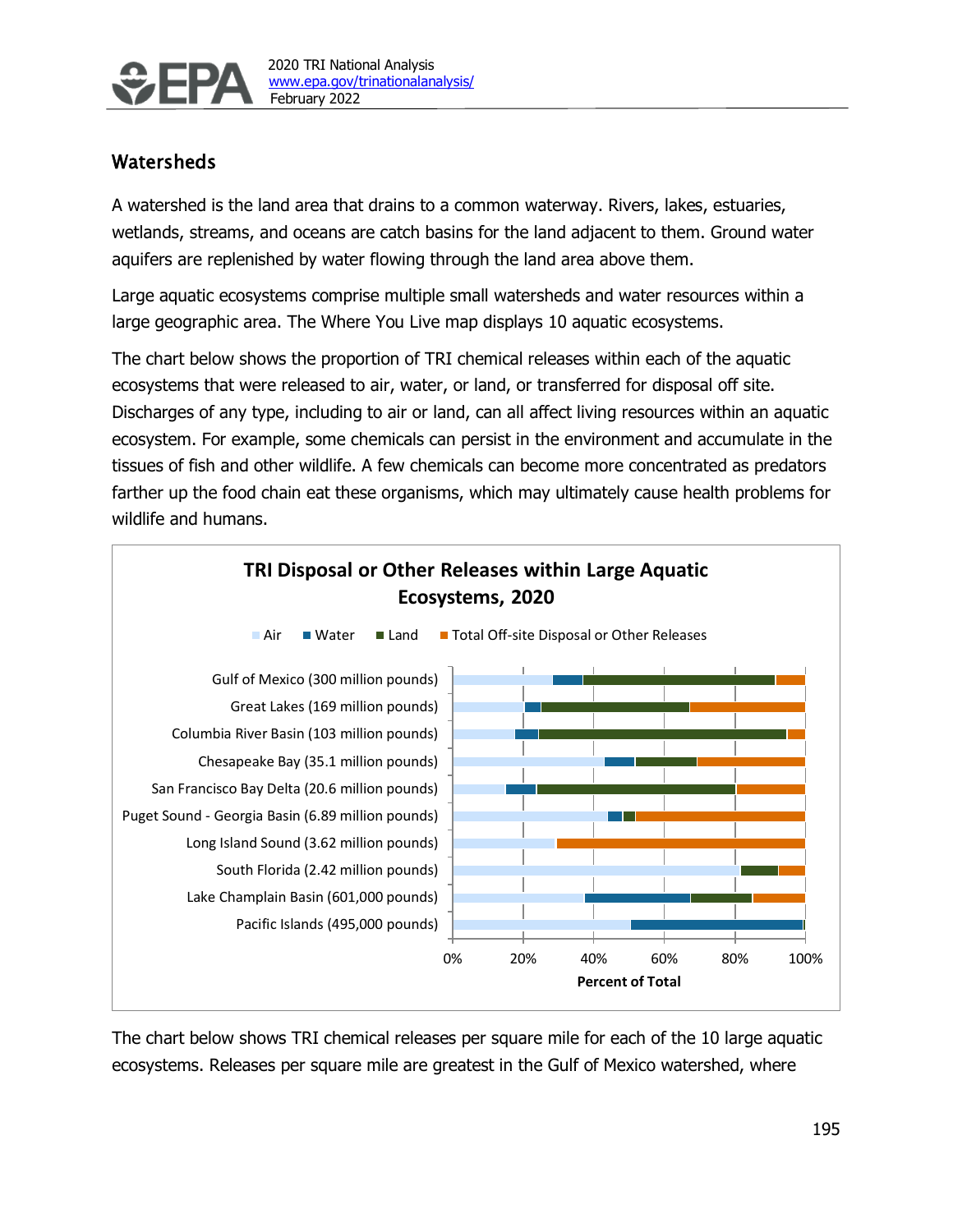

2020 TRI National Analysis [www.epa.gov/trinationalanalysis/](http://www.epa.gov/trinationalanalysis/)

many chemical manufacturing facilities are located. In fact, almost half of the TRI releases from the chemical manufacturing sector are from these facilities.

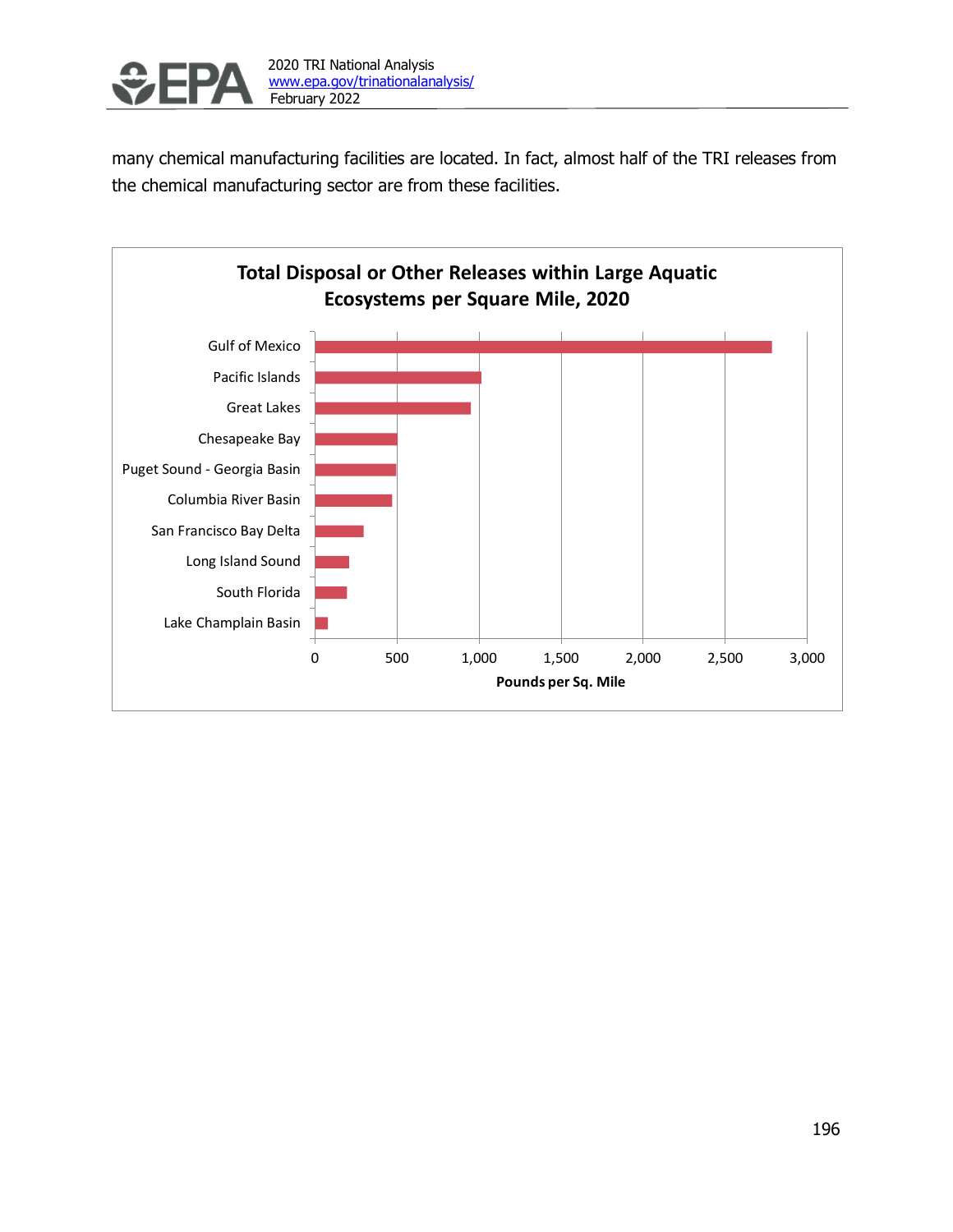

# Tribal Communities

[Under EPA policy,](https://www.epa.gov/tribal/epa-policy-administration-environmental-programs-indian-reservations-1984-indian-policy) the agency works with federally recognized tribes on a government-togovernment basis to protect the land, air, and water in Indian country and Alaska Native villages and to support tribal assumption of program authority. [Facilities located in Indian](https://www.epa.gov/toxics-release-inventory-tri-program/tri-reporting-facilities-located-indian-country)  [country that meet TRI reporting requirements](https://www.epa.gov/toxics-release-inventory-tri-program/tri-reporting-facilities-located-indian-country) [must indicate the appropriate three-digit Bureau](https://www.epa.gov/toxics-release-inventory-tri-program/tri-reporting-facilities-located-indian-country)  [of Indian Affairs \(BIA\) tribal code on annual TRI reporting forms.](https://www.epa.gov/toxics-release-inventory-tri-program/tri-reporting-facilities-located-indian-country) These codes tell the EPA on which tribal land the facility is located.

In 2020, there were 42 facilities located in the Indian country of 19 different federally recognized tribes that reported to TRI. These facilities collectively managed over 16 million pounds of production-related waste, 5.3 million pounds of which was disposed of or otherwise released. Of these releases, 89% were released on site; 87% of these on-site releases were disposal to land from electric utilities and metal mining facilities. These facilities primarily disposed of metal compounds such as lead, barium, and copper compounds. Lead and copper are often present in the mineral ore disposed of by metal mines, and barium is present in coal and oil combusted at electric utilities.

Many more facilities are located on or within a 10-mile radius of Indian country. 1,934 such facilities reported to TRI for 2020, representing 241 different federally recognized tribes. These facilities collectively managed over 980 million pounds of production-related waste, 180 million pounds of which were disposed of or otherwise released. Of the releases reported, 83% were released on site; 69% of these on-site releases were from *chemical manufacturing*, metal mining, and primary metals manufacturing facilities.

The table below provides more details about various types of releases and other waste management reported by facilities on federally recognized tribal lands.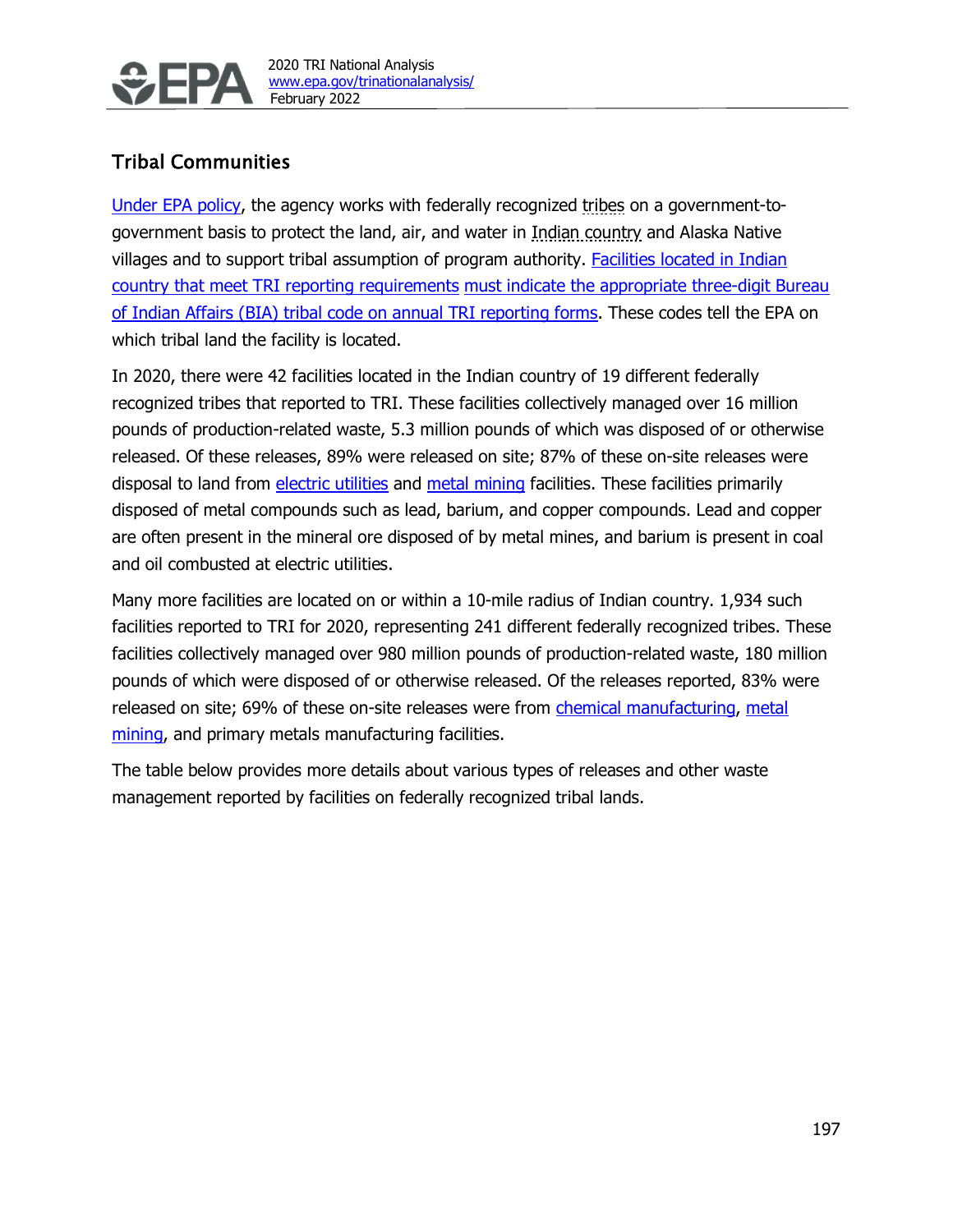

#### **Quick Facts for 2020: Facilities on Tribal Lands**

| Measure                                             | <b>Facilities on Tribal</b><br>Land | Facilities on or<br>within 10 miles of<br>tribal land |  |  |
|-----------------------------------------------------|-------------------------------------|-------------------------------------------------------|--|--|
| <b>Number of Facilities that Reported to TRI</b>    | 42                                  | 1,934                                                 |  |  |
| Number of Tribes with TRI Facilities on Their Lands | 19                                  | 241                                                   |  |  |
| <b>Production-Related Waste Managed</b>             | 16.04 million lb                    | 987 million Ib                                        |  |  |
| Recycling                                           | 2.85 million lb                     | 301 million Ib                                        |  |  |
| <b>Energy Recovery</b>                              | 2.54 million lb                     | 109 million Ibl                                       |  |  |
| Treatment                                           | 5.34 million lb                     | 397 million Ibl                                       |  |  |
| Disposal or Other Releases                          | 5.32 million lb                     | 180 million Ibl                                       |  |  |
| <b>Total Disposal or Other Releases</b>             | 5.34 million lb                     | 181 million lb                                        |  |  |
| <b>On-site</b>                                      | 4.75 million lb                     | 150 million lb                                        |  |  |
| Air                                                 | 0.51 million lbl                    | 56.3 million lb                                       |  |  |
| Water                                               | 1,600 lb                            | 13.8 million Ib                                       |  |  |
| Land                                                | 4.24 million lb                     | 79.4 million lb                                       |  |  |
| Off-site                                            | 0.59 million lb                     | 31.4 million lb                                       |  |  |

In this table, the values for "Disposal or Other Releases" in the production-related waste managed section is lower than the value for "Total Disposal or Other Releases." This is primarily because some facilities reported managing non-production-related waste. Non-production-related waste is not included in production-related waste managed values but is included in the Total Disposal or Other Releases.

The [Tribal Communities Dashboard](https://edap.epa.gov/public/extensions/TRI_Tribal_Communities_Dashboard/TRI_Tribal_Communities_Dashboard.html) makes it easy to explore information about releases of TRI chemicals from facilities on or near tribal lands. An example of the type of TRI information in the Tribal Communities Dashboard is shown in the interactive chart below. Use the buttons in the top row to filter the data by industry sector, chemical, and/or tribe.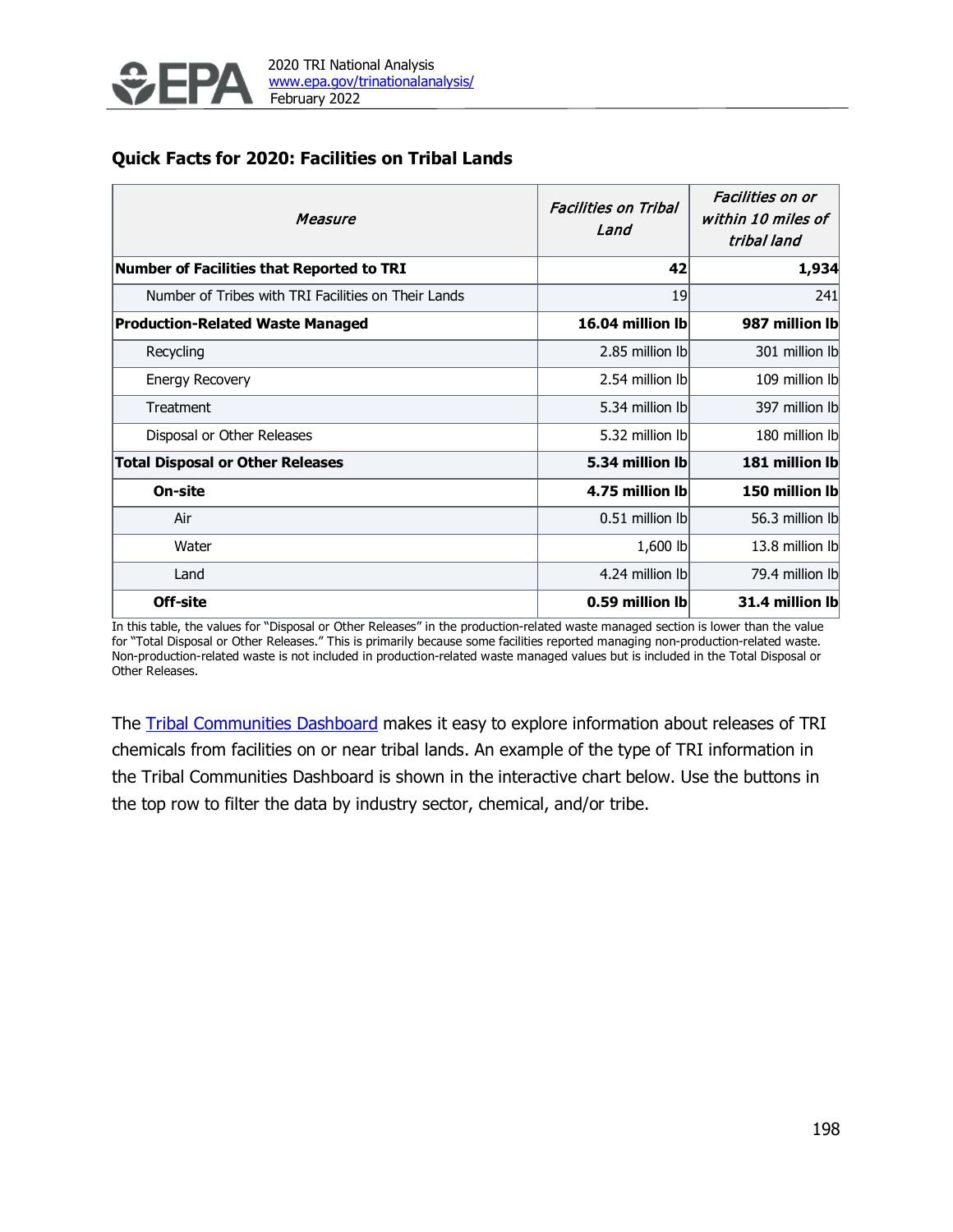

| <b>Select an Industry Sector</b>                                                                                    | <b>Select a Chemical</b>                                 | <b>Select a Tribe</b>                                                                                                                      |  |  |  |
|---------------------------------------------------------------------------------------------------------------------|----------------------------------------------------------|--------------------------------------------------------------------------------------------------------------------------------------------|--|--|--|
| Select charts from this menu -                                                                                      | 孟                                                        | <b>Clear Selections</b>                                                                                                                    |  |  |  |
| <b>Total Releases on Tribal Lands, 2020</b>                                                                         |                                                          |                                                                                                                                            |  |  |  |
| Total Releases for 19 Tribes: 5,337,594 lb                                                                          |                                                          |                                                                                                                                            |  |  |  |
| Coeur D'Alene Tribe<br>Puyallup Tribe of the Puyal<br>Ute Indian Tribe of the<br>Navajo Nation, Arizona, New Mexico | 14.0%<br>Tohono O'odham Natio<br>40.2%<br>16.7%<br>22.6% | Coeur D'Alene Tribe<br>Navajo Nation, Arizon<br>Puyallup Tribe of the P<br>Tohono O'odham Nati<br>Ute Indian Tribe of the<br><b>Others</b> |  |  |  |

The interactive table below lists the federally recognized tribes that had at least one TRIreporting facility on their lands, along with the total releases reported by facilities and the number of facilities. Click on a column header to change how the table is sorted.